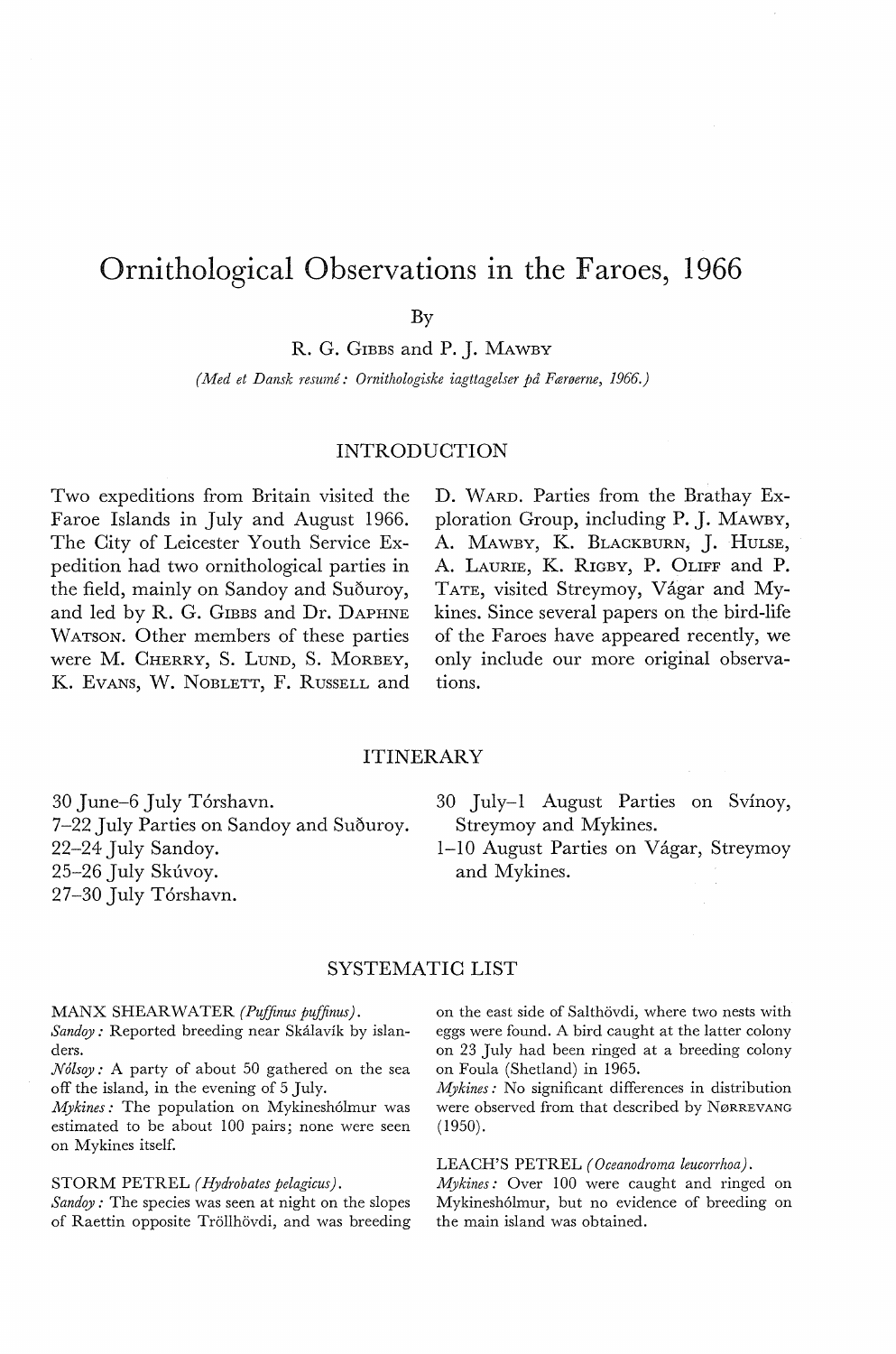#### GANNET *( Morus bassanus).*

*Mykines:* 1081 occupied nests on 1 August. Five nests were seen on the main island where NØRRE-VANG found seven pairs in 1960. We were told that the number of young Gannets taken by the islanders has fallen from 800 or more to about 200 per year, and that all these are now taken from the stacks Pikardrangars and Flattidrangar rather than the north-western ledges, because of the shortage of man-power.

#### WHOOPER SWAN *(Cygnus cygnus).*

*Sandoy :* One on the lakes at Skopun on 4 and 7 July had gone by 14 July.

*Vdgar:* A pair on Sørvagsvatn on 30 June. One on Fjallavatn on 8 August.

*Streymoy : Three on the sea lake at Saksun on 31 July.* While it is possible that some of these observations refer to the same individuals, previous records of this species in summer are few (NøRREVANG 1950).

#### SHELDUCK *(Tadorna tadorna).*

*Sandoy:* One was seen on Stóravatn on 13 July.

#### TUFTED DUCK (Aythya fuligula).

Suðuroy: A duck with five ducklings was found on a hill lake between *Hov* and Porkeri on 16 July. This appears to be the first published breeding record for the Faroes.

#### MERLIN (Falco columbarius).

Recent reports indicate that this species may have decreased considerably in the Faroes, so we include all our observations.

*Suouroy :* One seen on the mountain ridge between *Hov* and Famjin on 15 July.

*Sandoy:* A female flying over the dip between Endin and Tindur on 10 July.

*Svinoy:* Singles seen three times over the village tern colony on 30 and 31 July.

*Streymoy :* A female seen on two occasions near Núgvan, at the head of Kaldbaksfjörður.

#### PURPLE SANDPIPER *(Calidris maritima).*

*Sandoy*: Two pairs were proved to be breeding, and a third probably bred. A pair with one young, just able to fly but with down still showing on the head, was seen on 8 July. This was on Vordan, on the south side of Eiriksfjall, at about 300 m. above sea level. On 10 July, at a similar altitude, another bird was found with two young also just on the wing on Reynsendi, the northern end of the main island ridge. The third record was of an adult which tried to decoy observers away from the top of Skuvoyarfjall on 19 July.

These appear to be the first published breeding records for Sandoy. The only other published breeding records for the Faroes since 1948 are those of JOENSEN ( 1963), who found the species

breeding on Skúvoy in 1960. In addition, there is a nesting record for Mykines about 1949 (NIELS a BoTNI, unpublished, *per* K. WrLLIAMSON).

#### REDSHANK *( Tringa totanus).*

*Sandoy : Single birds were seen on several occasions,* but the only pair seen in a suitable breeding habitat, at Lomatjorn on 9 July, had departed two days later.

*Streymoy:* A single anxious bird was seen at Myrarnar on 2 August.

CURLEW *( Numenius arquata).* 

*Suouroy:* Six at Orevik on 20 July.

*Sandoy:* One at Saltvig on 9 July, with three there 23 July. on

*Vagar:* One near Sørvagur on 9 August.

This species may be on the increase in the Faroes, as a result of the climatic amelioration discussed by WrLLIAMSON ( 1945). No proof of breeding has yet been obtained in the Faroes, nor did any of the hirds recorded above appear to be nesting.

## RED-NECKED PHALAROPE *(Phalaropus loba-*

*tus).* 

Sandoy: Nine pairs were located: five on Gróthúsvatn, two around Lomatjörn, one at the north end of Sandsvatn, and one on the Skopun lakes. A single male was seen at Stóravatn.

G. R. PoTTS (unpublished) recorded about a dozen pairs on Sandoy in 1961, so numbers appear not to have changed appreciably.

#### GREAT SKUA *(Stercorarius skua).*

The distribution of the Great Skua in the Faroes was studied by BAYES *et al.* (1964). Table 1 compares our results with their figures for 1961.

Table 1. The number of pairs of Great Skuas *( Stercorarius skua)* in some breeding places in 1961 and 1966.

*Tabel 1. Antallet af par af Storkjove* (Stercorarius skua) *på nogle ynglepladser i* 1961 *og* 1966.

|                                       | 1961 (pairs) 1966 (pairs) |
|---------------------------------------|---------------------------|
| SANDOY:                               |                           |
| Eiriksfjall $\ldots \ldots \ldots$ 10 | $13 - 14$                 |
| Reynsendi $\dots \dots$ , a few"      | 2                         |
| Skúvovarfjall $3(1960)$               | 7                         |
| $SKUVOY: \ldots \ldots \quad 40-45$   | about $20 - 25*$          |
| SOUTH STREYMOY:                       |                           |
| Kirkjubøreyn $\ldots$ 2-3             | 2                         |
| NORTH STREYMOY:                       |                           |
| Svínaskóradalen  180                  | 100                       |
| $MYKINES: \ldots \ldots =$            | single bird               |
| $VAGAR$ : Fjallavatn. 1-2             | single bird               |

\* About 30 pairs were reported to have been shot on Skúvoy this year.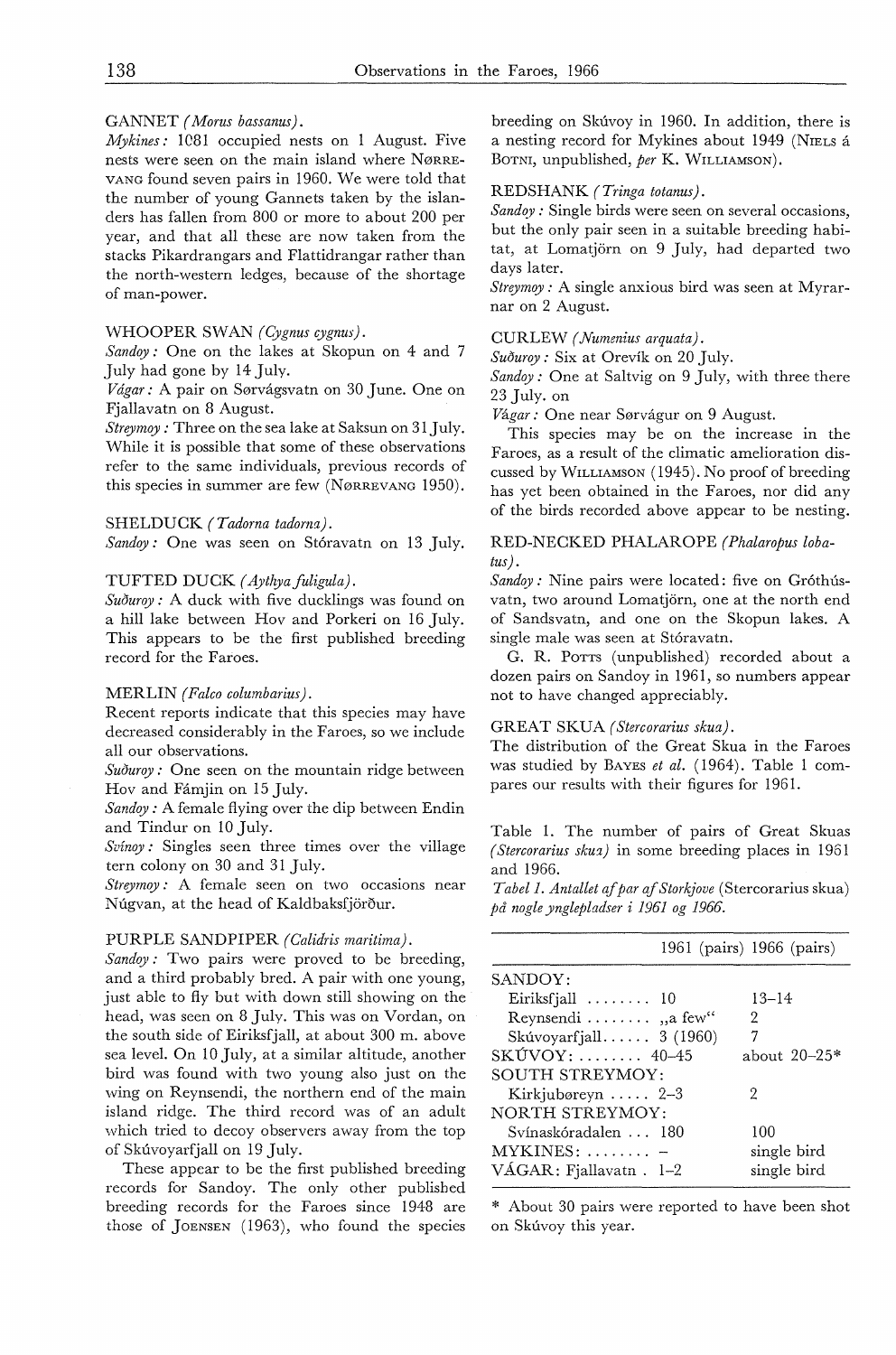#### ARCTIC SKUA *(Stercorarius parasiticus).*

| $Sandoy:$ An estimate of the population on the island |       |
|-------------------------------------------------------|-------|
| was made:                                             | pairs |
| $Skúvovarfjall \ldots \ldots \ldots \ldots$           | -90   |
| Eiriksfjall – Vordan (W side) $\dots \dots$           | -60   |
| Eiriksfjall – Vordan (E side) $\dots \dots$           | 30    |
| Scattered pairs                                       | $30+$ |

Thus the total population on the island was at least 210 pairs, but was thought not to exceed 300 pairs. Of 172 counted, 27 were pale phase. Two dark phase skuas on Skúvoyarfjall, Sandoy, showed partial albinism with white patches on the lesser coverts at the bend of the wing, one bird having two such patches on each wing. These variants, previously reported from the Faroes and elsewhere, are discussed by W1LLIAMSON (1965).

#### GOLDCREST *( Regulus regulus).*

*Streymo\_y:* A single bird was heard in the Torshavn plantation on 29 July.

#### MEADOW PIPIT *( Anthus pratensis)*

On Sandoy, this species was confined to the infield (or bour) and the area around the lakes.

#### ROCK PIPIT (Anthus spinoletta).

The distribution was found to differ from island to island. On Mykines and Sandoy they were distributed throughout the islands, except that on Sandoy they were absent from low-lying meadows and the summit plateaus of the hills. On Suðuroy and Streymoy they were mainly seen on the coast, but at Saksun (North Streymoy) they were common around farm buildings, apparently occupying the niche of the absent House Sparrow *(Passer domesticus).* 

WHITE WAGTAIL *( Motacilla alba).* 

*Suouroy:* One flew over the camp on 17 July. *Mykines:* A pair were present around the harbour throughout our stay.

ROSE-COLOURED STARLING( *Sturnusroseus)* \*. *Suðuroy:* An adult, first seen on 21 July feeding in a newlycut hayfield in Hov with 80 Starlings *( Sturnus vulgaris),* was last seen on 25 July.

#### CROSSBILL *( Loxia curvirostra).*

*Streymoy:* Five in the Torshavn plantation on 4 July.

TWO-BARRED CROSSBILL *(Loxia leucoptera)\*. Mykines:* A juvenile was found exhausted near the lighthouse on 5 August, but soon recovered and flew away. This is the third record for the Faroes, but the first since 1903.

#### SNOW BUNTING *(Plectrophenax nivalis).*

*Vagar:* An adult male was seen near the summit of Snaedansfjall on 8 August.

#### HOUSE SPARROW *(Passer domesticus).*

This species continues to spread in the Faroes. We found it breeding in Kvalvik, where it has arrived since 1960 (Porrs 1961). However, it was not seen at Saksun nor at Kaldbaksbotnur where there are several new houses.

# TREE SPARROW *(Passer montanus).*

*Streymoy :* A pair was seen in the Hoydala plantation near Torshavn on 6 July, but could not be found there at the end of July.

\* Approved by the rarity-committee. *Godkendt af sj ældenhedsudvalg et.* 

#### ACKNOWLEDGEMENTS

The authors would like to thank KENNETH WrLLIAMSON for his assistance in the planning of these expeditions and for his helpful comments on this paper, and all those

Faroese, too numerous to mention individually, who gave us invaluable assistance in every way.

## REFERENCES

- BAYES, J. C., DAWSON, M. J., JOENSEN, A. H., and Porrs, G. R., 1964: The distribution and numbers of the Great Skua breeding in the Faroes in 1961. - Dansk Ornith. Foren. Tidsskr. 58: 36-41.
- JOENSEN, A. H., 1963: Ynglefuglene på Skuvoy,

Færøerne, deres udbredelse og antal. Dansk Ornith. Foren. Tidsskr. 57: 1-18.

NøRREVANG, A., 1950: Nogle ornithologiske iagttagelser fra Færøerne. Dansk Ornith. Foren. Tidsskr. 44: 192-199.

POTTS, G. R., 1961: Observations on Birds of the